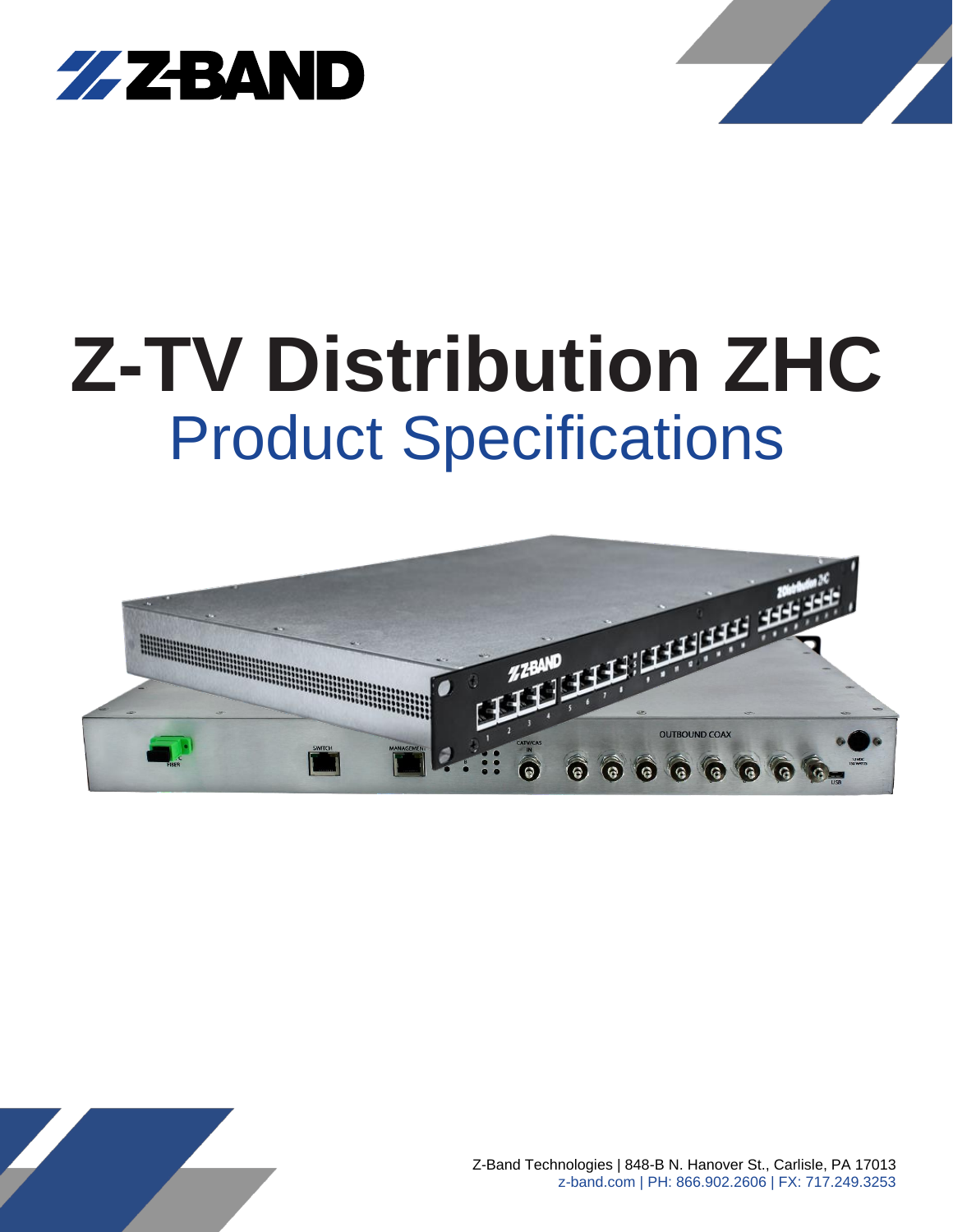### Distribution ZHC Product Specifications



#### **Product Description**

The Distribution ZHC is the 5<sup>th</sup> iteration of Z-Band's RF distribution system. The Distribution ZHC is designed to distribution channels 2-135 of an RF video system (54 to 860MHz) while keeping the video programming in its native RF format. The Distribution unit automatically splits, amplifies, slopes, and attenuates signal levels when necessary. The system is designed to balance itself with no in-line amplification or manipulation.

#### **Monitoring & Management Software**

Z-Band's Distribution ZHC is the first of our systems to offer a full diagnostic and monitoring software that will be accessible via the network. This software platform will allow our customers and our staff to monitor and manage an individual unit or an entire system. This software will increase our capability to manage and diagnose issues with our Z-TV deployments and add an additional level of service to Z-Band and its partners.

#### **Options**

The Distribution ZHC includes a variety of options for both connections and function. The system can support either a coaxial or Single Mode Fiber signal input and has add-on features such as software for remote system management, a Layer 2 switch, and IR or RS 232 control software. We recommend contacting your Z-Band market manager or territory rep for ordering information and details on option packages.

| <b>Models</b>                  | <b>Distribution ZHC 8/16/24 F/S/FS</b>                                                                                                                                                                                                                      |  |
|--------------------------------|-------------------------------------------------------------------------------------------------------------------------------------------------------------------------------------------------------------------------------------------------------------|--|
| Physical<br><b>Description</b> | <b>Dimensions:</b> 17" wide x 1 7/16" high x 12" deep (designed for 1RU of rack space)<br><b>Weight: 7lbs</b>                                                                                                                                               |  |
| <b>Electrical</b><br>Power     | <b>Power Consumption:</b> 18V DC @ 1.5A via external power supply<br>External Power Supply Input Voltage: 100-240V AC, 50-60Hz, 2A Max                                                                                                                      |  |
| Transmission<br><b>Details</b> | RF Signal outbound on pins 7&8 of CAT cable, IP data (10/100 maximum) passed on pins 1,2,3,6                                                                                                                                                                |  |
| <b>LED Lights</b>              | Front Panel Only, Listed Top To Bottom<br>Master – Red LED, On when unit is in Master Mode<br>Satellite - Yellow LED, On when unit is in Satellite Mode<br><b>Power</b> – Green LED, flashes when unit is detecting issues with power supply, solid when on |  |